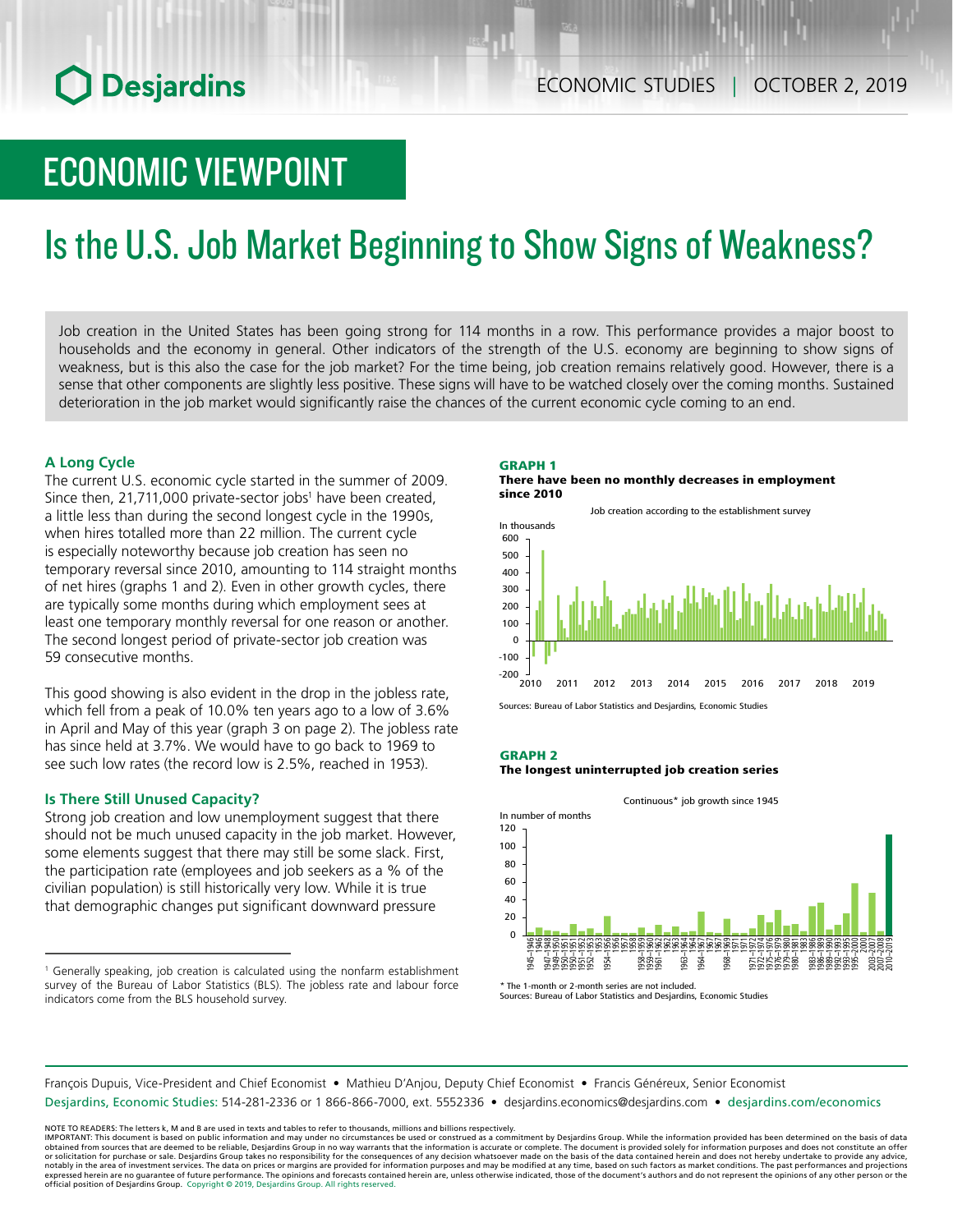# **Desjardins**

#### GRAPH 3

The unemployment rate is very low



Sources: Bureau of Labor Statistics and Desjardins, Economic Studies

on the participation rate, even adjusted for these effects, it sits below previous highs. Second, the employment rate (number of employed persons as a proportion of the civilian population) for prime-age population, those 25 to 54 years of age, has been higher before, although it has recovered well in recent years (graph 4). Third, the pressures on wages have been fairly modest recently, showing that the job market was not tight enough to lead to very rapid growth in the average hourly wage. Wages have only recently shown some acceleration (graph 5). Together, these elements suggest that the job market still has room to grow. In such case, workers' income could continue to climb and drive consumption and the economic cycle.

# **Less Positive Signs**

The job market's momentum could very well continue. However, there is considerable potential for it to lose steam. It is not spared from the other factors slowing the U.S. economy. Business investment is already dampened by the uncertainties surrounding the trade war and tariff battle being waged by China and the United States. Businesses that are reluctant to invest can also be hesitant to hire. We are already seeing this in some business surveys. The ISM indexes both saw a drop in their employment component (graph 6). However, the movement is much more pronounced among manufacturers than in the other sectors, reflecting the specific problems in the manufacturing and global trade sector.

This reluctance is also observed in smaller businesses, associated more with the services sector. The National Federation of Independent Business (NFIB) survey shows that intentions to hire remain relatively high, but the recent trend has declined. The annual variation in intentions to hire has slid down into negative territory and reached the lowest rate since the crisis (graph 7 on page 3).

#### GRAPH 4





Sources: Datastream and Desjardins, Economic Studies

# GRAPH 5 Wages did not accelerate until 2018



Sources: Bureau of Labor Statistics and Desjardins, Economic Studies

#### GRAPH 6





Sources: Institute for Supply Management and Desjardins, Economic Studies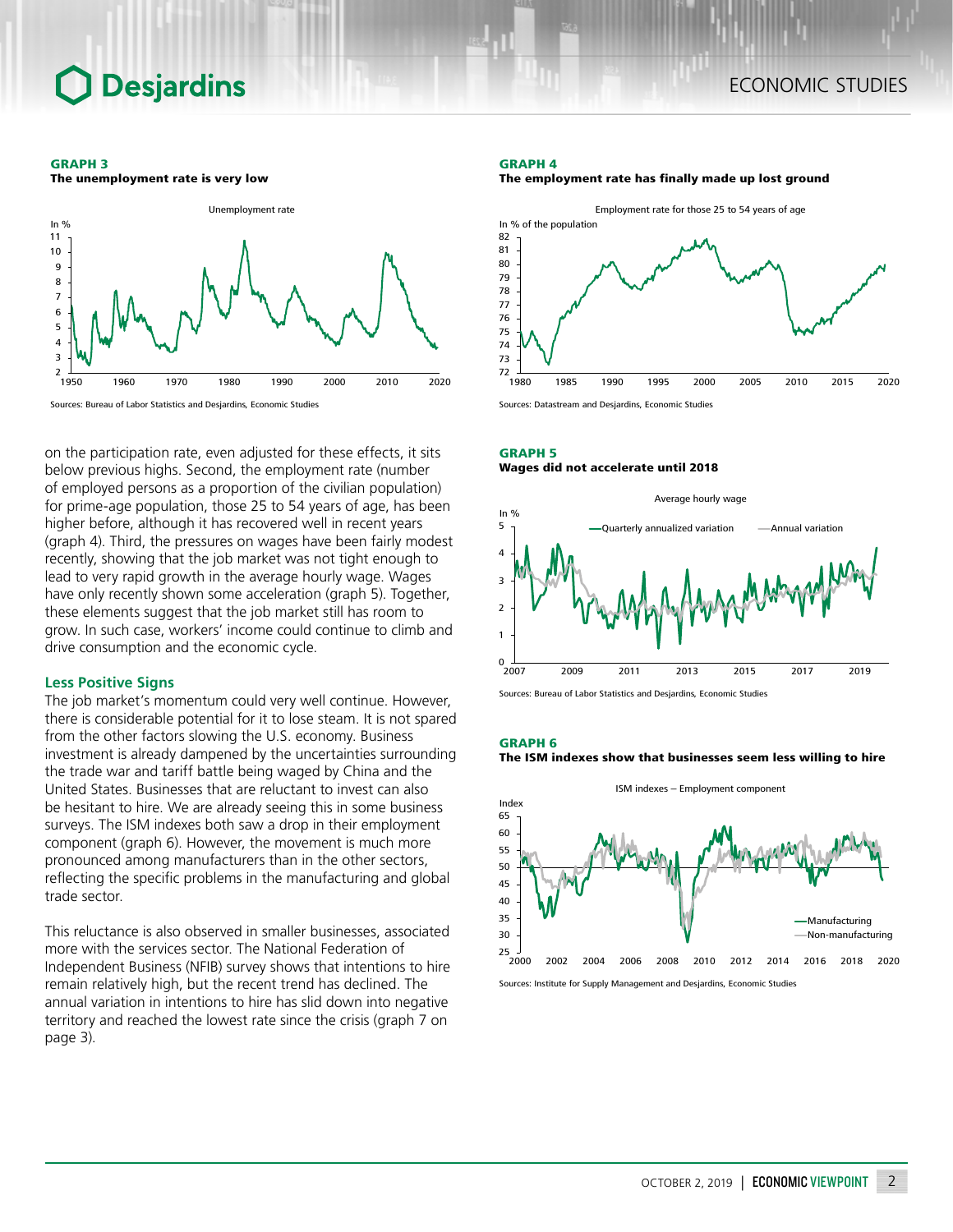#### GRAPH 7

The intentions to hire of small businesses suggest a looming weakness in job creation



Sources: Bureau of Labor Statistics, National Federation of Independent Business and Desjardins, Economic Studies

Businesses still have many vacancies, at 7.4 million in July. However, the tide is turning... The number of vacancies reached a cyclical peak in November 2018 and has since dropped by a little over 400,000. The annual variation is now negative (graph 8). This is a sign that the job market is less lively, but is not a convincing factor of the economy's deterioration, as there were negative annual variations in 2016 and 2017.

### GRAPH 8

The number of vacancies has begun to shrink



Sources: Bureau of Labor Statistics and Desjardins, Economic Studies

Businesses also seem to be reducing the hours worked. The number of average weekly hours for all industries and employees has moved little, but we sense a decrease among production employees in the private sector (graph 9). Hours decreased mainly in the manufacturing sector, especially if overtime is considered. It is worth noting that weekly hours in manufacturing are a component of the leading indicator.

The elimination of vacant positions and the decrease in weekly hours can be considered measures that prevent businesses from having to actually resort to layoffs. Total layoffs continue to be fairly low and are not showing signs of acceleration yet (graph 10). However, an uptrend in layoff announcements seems

#### GRAPH 9





Sources: Bureau of Labor Statistics and Desjardins, Economic Studies

## GRAPH 10 Total layoffs do not seem to be accelerating



Sources: Bureau of Labor Statistics and Desjardins, Economic Studies

to be creeping in, according to Challenger, Gray & Christmas, as an increase has been noted since the second half of 2018 (graph 11). Trade challenges were cited to explain more than 10,000 job cuts in August 2019.

#### GRAPH 11 The number of layoff announcements is still small, but it has increased since mid-2018



Sources: Challenger, Gray & Christmas and Desjardins, Economic Studies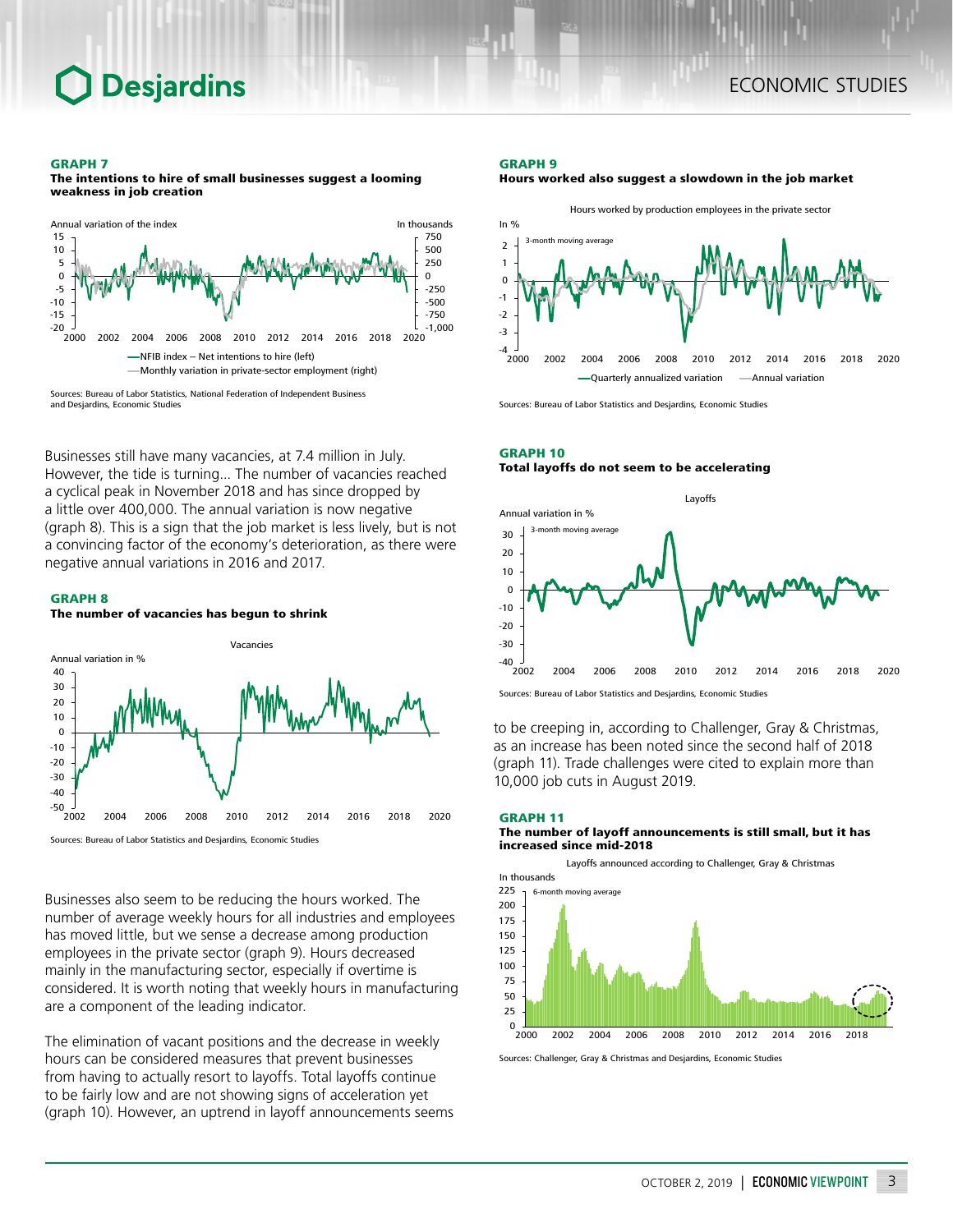# ECONOMIC STUDIES

# **O** Desjardins

# **A Job Market That Is Wavering, but Not Yet Crumbling**

We are sensing that businesses are beginning to slow their hires, even though the numbers remain relatively high. This can already be seen in the job data released every month. The trend is no longer what it used to be, and a slower pace has been emerging since late 2018 (graph 12). January is the only month in 2019 where private-sector employment grew by more than 200,000 positions. In 2018, there were seven such months! In August, the annual variation in private-sector employment reached 1.6%, the lowest rate since February 2011. However, we are still far from seeing a negative variation over 12 months. This is a good thing because that would be a sure sign of recession. A series of consecutive declines in private-sector employment would most likely indicate that the cycle that began in 2009 is well and truly over. The emphasis on private-sector employment is due to likely fluctuations caused by the decennial census to take place in the United States in 2020 (see box on page 5).

### GRAPH 12 Job creation is slowing



Sources: Datastream and Desjardins, Economic Studies

As we have seen, the jobless rate continues to be very low. A sustained rally would also be a likely sign of recession. The index defined by economist Claudia Sahm in a [document](https://www.hamiltonproject.org/assets/files/Sahm_web_20190506.pdf) on automatic fiscal stabilizers in a recession generally provides a fairly clear signal of an emerging recession (graph 13). It is defined by an increase of 0.5 percentage points in the 3-month moving average of the jobless rate against the low from the previous twelve months. For the time being, the increase in this average is just 0.1%, still quite far from the threshold.

The use of the increase in the jobless rate rather than a certain level makes it possible to take into account structural changes that could keep the jobless rate relatively low, even in a full-blown recession. What we must now ask is whether weighty factors, such as demographic changes, could be a game changer to the point that a modest recession could seriously limit the rise in the jobless rate. This is what we are seeing in Japan. With very low potential growth, the Japanese economy is in more of a position to see its economy contract.

### GRAPH 13

The jobless rate is still too close to its recent lows to signal an upcoming recession



Sources: Bureau of Labor Statistics and Desjardins, Economic Studies

According to the Organisation for Economic Co-operation and Development (OECD), there have been six recessions in Japan over the past 20 years (compared to two in the United States), with only two episodes leading to a considerable increase in unemployment (graph 14).

### GRAPH 14

Demographics and a chronic labour shortage could limit unemployment rate increases



OECD: Organisation for Economic Co-operation and Development Sources: Ministry of Internal Affairs and Communications, OECD and Desjardins, Economic Studies

There are a number of indications, including in the job market, that the U.S. economy is running out of steam. The large part of the problem comes from the trade war started in 2018, which not only weakened the industrial sector, but also placed other sectors at risk. Associated uncertainties exacerbated financial market volatility, also affecting household confidence. Until now, households could rely on a solid and lively job market as a bedrock for their personal finances. However, we see that some employment-related indicators are not as strong as they used to be. We will have to watch this situation closely. Our own scenarios do not call for a deterioration in the short term. Nevertheless, a serious erosion in job market indicators would prompt Federal Reserve leaders to extend the rate cuts undertaken last summer. If that were to happen, the mid-cycle adjustment would turn into full-fledged monetary easing.